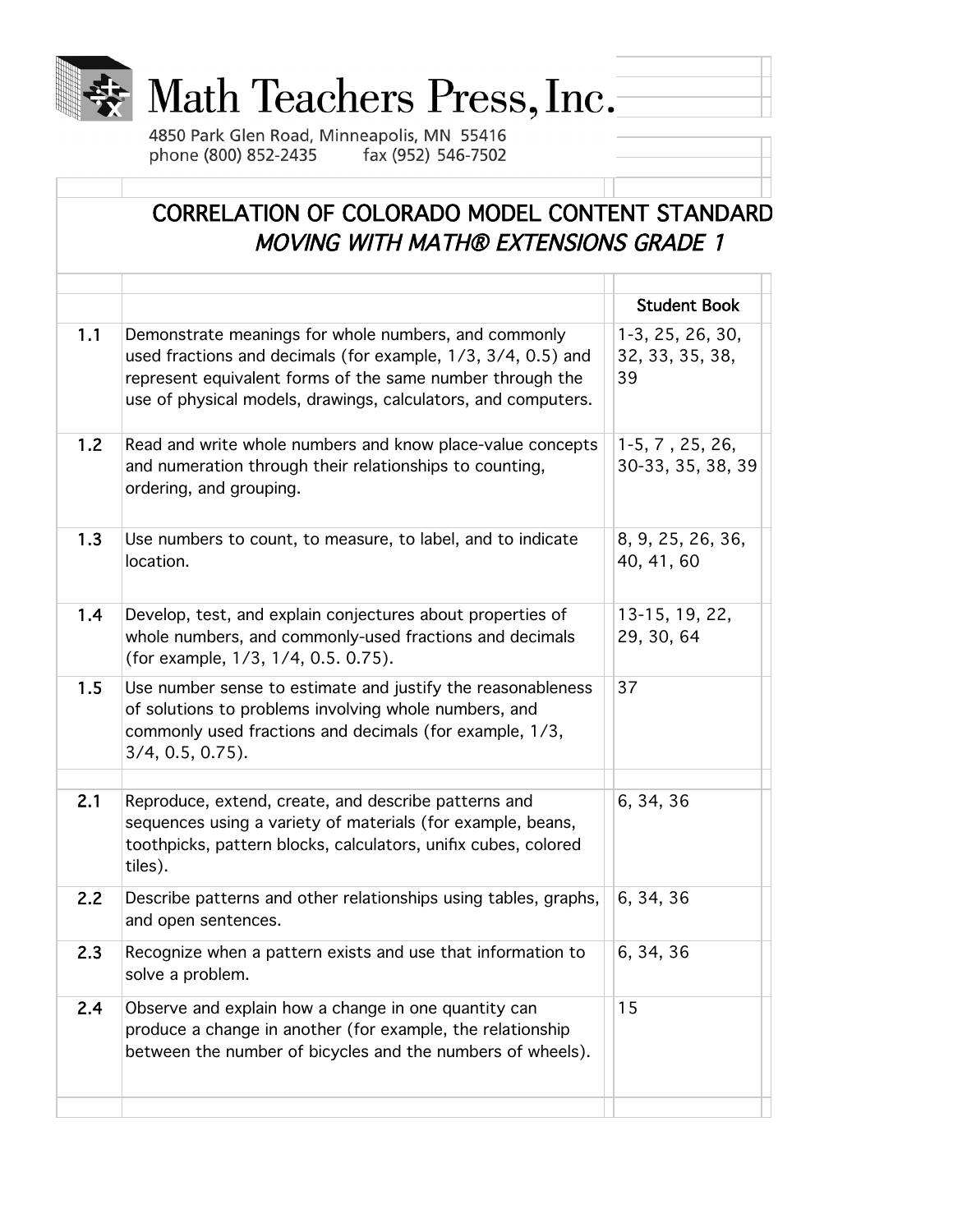|     |                                                                                                                                                                                                 | <b>Student Book</b> |
|-----|-------------------------------------------------------------------------------------------------------------------------------------------------------------------------------------------------|---------------------|
| 3.1 | Construct, read, and interpret displays of data including<br>tables, charts, pictographs, and bar graphs.                                                                                       | 63                  |
| 3.2 | Interpret data using the concepts of largest, smallest, most<br>often and middle.                                                                                                               | 63                  |
| 3.3 | Generate, analyze, and make predictions based on data<br>obtained from surveys and chance devices.                                                                                              |                     |
| 3.4 | Solve problems using various strategies for making<br>combinations (for example, determining the number of<br>different outfits that can be made using two blouses and<br>three skirts).        |                     |
| 4.1 | Recognize shapes and their relationships (for example,<br>symmetry, congruence) using a variety of materials (for<br>example, pasta, boxes, pattern blocks).                                    |                     |
| 4.2 | Identify, describe, draw, compare, classify, and build physical<br>models of geometric figures.                                                                                                 |                     |
| 4.3 | Relate geometric ideas to measurement and number sense.                                                                                                                                         | 61                  |
| 4.4 | Solve problems using geometric relationships and spatial<br>reasoning (for example, using rectangular coordinates to<br>locate objects, constructing models of three-dimensional<br>objects).   |                     |
| 4.5 | Recognize geometry in their world (for example, in art and in<br>nature).                                                                                                                       |                     |
|     |                                                                                                                                                                                                 |                     |
| 5.1 | Know, use, describe, and estimate measures of length,<br>perimeter, capacity, weight, time, and temperature.                                                                                    | 61,62               |
| 5.2 | Compare and order objects according to measurable<br>attributes (for example, longest to shortest, lightest to<br>heaviest).                                                                    |                     |
| 5.3 | Demonstrate the process of measuring and explain the<br>concepts related to units of measurement.                                                                                               | 61                  |
| 5.4 | Use the approximate measures of familiar objects (for<br>example, the width of your finger, the temperature of a room,<br>the weight of a gallon of milk) to develop a sense of<br>measurement. | 61                  |
| 5.5 | Select and use appropriate standard and non-standard units of<br>measurement in problem-solving situations.                                                                                     |                     |
|     |                                                                                                                                                                                                 |                     |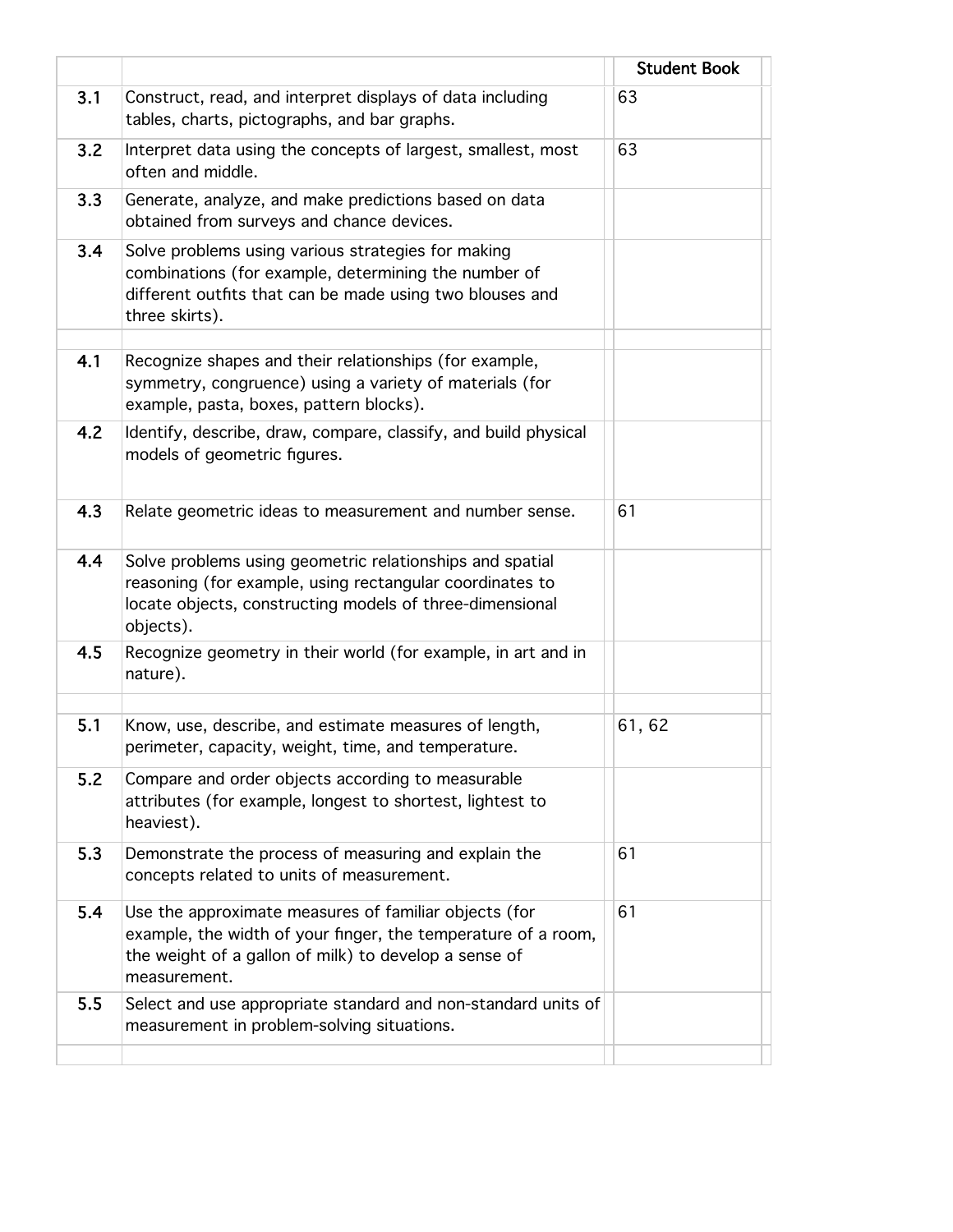|     |                                                                                                                                        | <b>Student Book</b>        |
|-----|----------------------------------------------------------------------------------------------------------------------------------------|----------------------------|
| 6.1 | Demonstrate conceptual meanings for the four basic<br>arithmetic operations of addition, subtraction, multiplication,<br>and division. | 10-24, 27-29, 42-<br>53    |
| 6.2 | Add and subtract commonly-used fractions and decimals using<br>physical models (for example, 1/3, 3/4, 0.5, 0.75).                     | 64                         |
| 6.3 | Demonstrate fluency with basic addition, subtraction,<br>multiplication, and division facts without the use of a<br>calculator.        | 10-24, 27-29,<br>37, 42-53 |
| 6.4 | Construct, use, and explain procedures to compute and<br>estimate with whole numbers.                                                  | 10-24, 27-29, 42-<br>53    |
| 6.5 | Select and use appropriate algorithms for computing with<br>whole numbers in problem-solving situations.                               | 10-24, 27-29, 42-<br>53    |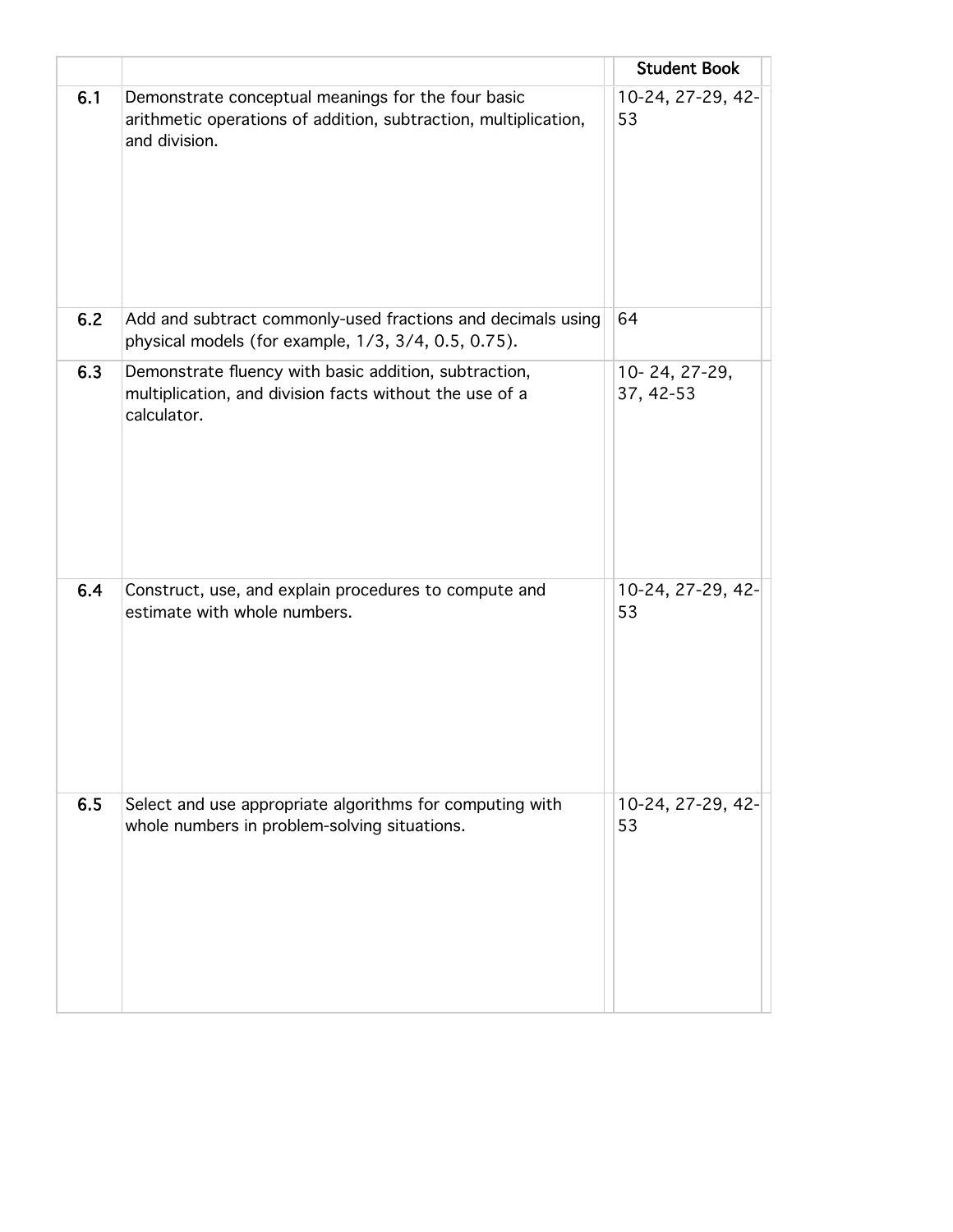| <b>STO</b>                                                   |  |  |  |
|--------------------------------------------------------------|--|--|--|
| <b>Skill Builders</b>                                        |  |  |  |
| 1-1, 2-1, 4-1 to 4-<br>$3, 7-1, 8-1, 9-2,$<br>$30-1$         |  |  |  |
| $1-1, 2-1, 3-1, 4-1$<br>to 4-3, 7-1, 8-1,<br>9-2, 13-1, 30-1 |  |  |  |
| $2-1, 9-2, 30-1, 46$<br>1, 46-2, 47-1, 48-<br>1              |  |  |  |
| 15-2, 41-1, 42-1                                             |  |  |  |
| $6-1, 6-2, 9-1, 30-$<br>$\mathbf{1}$                         |  |  |  |
| 6-1, 6-2, 9-1, 30-<br>1                                      |  |  |  |
| 6-1, 6-2, 9-1, 30-<br>1                                      |  |  |  |
|                                                              |  |  |  |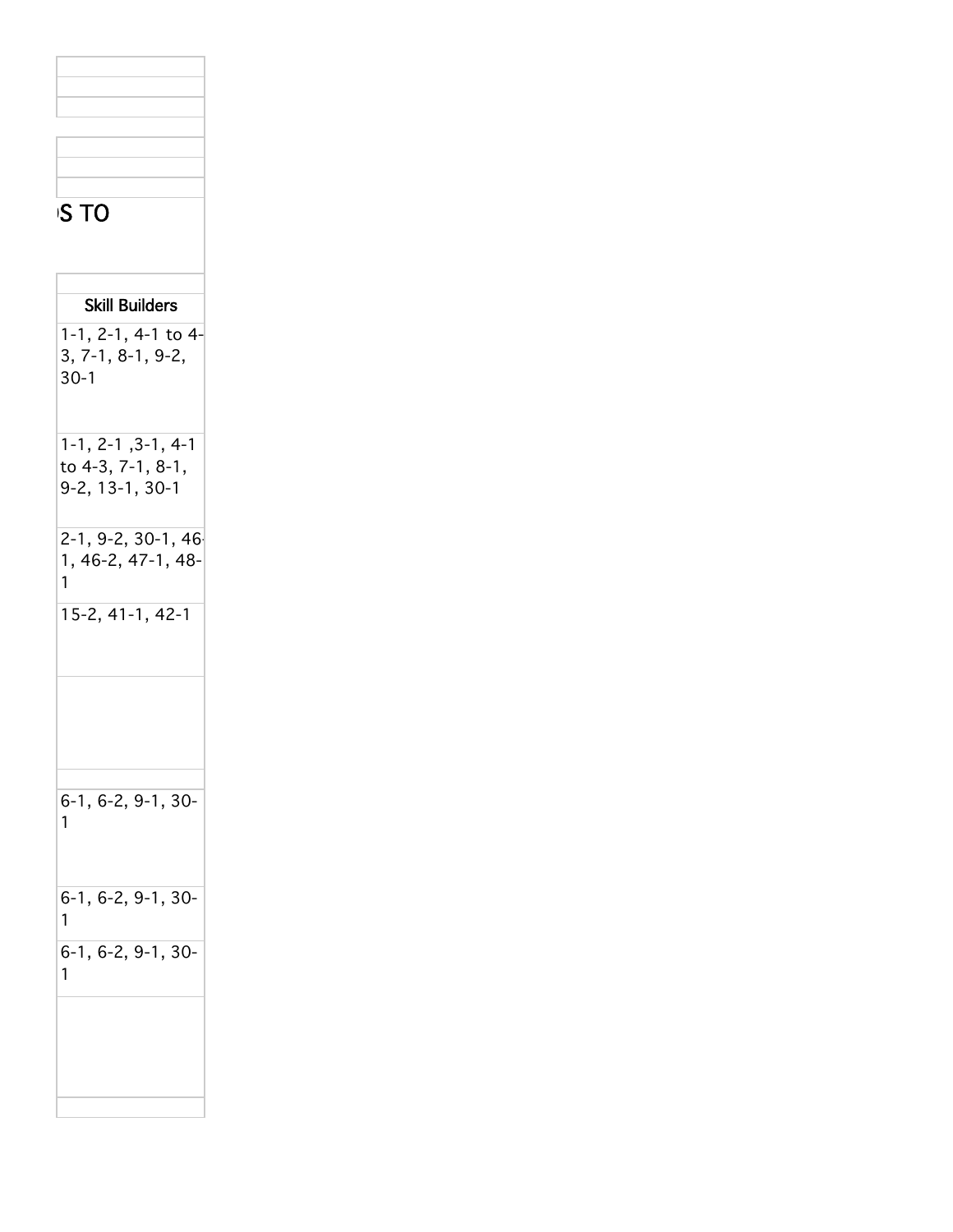| <b>Skill Builders</b>                                                                                                      |
|----------------------------------------------------------------------------------------------------------------------------|
| $50-2, 50-3$                                                                                                               |
| $50-2, 50-3$                                                                                                               |
| $50 - 4$                                                                                                                   |
| $50 - 4$                                                                                                                   |
| 14-1, 37-1, 38-<br>1,3 9-1, 40-1, 43-<br>1, 43-2, 44-1<br>$14-1, 37-1, 38-1,$<br>39-1, 40-1, 43-1,<br>43-2, 44-1<br>$50-1$ |
| $43 - 2$                                                                                                                   |
| 49-1 to 49-4                                                                                                               |
| $10-1, 11-1, 12-1$                                                                                                         |
| $50-1$                                                                                                                     |
|                                                                                                                            |
|                                                                                                                            |